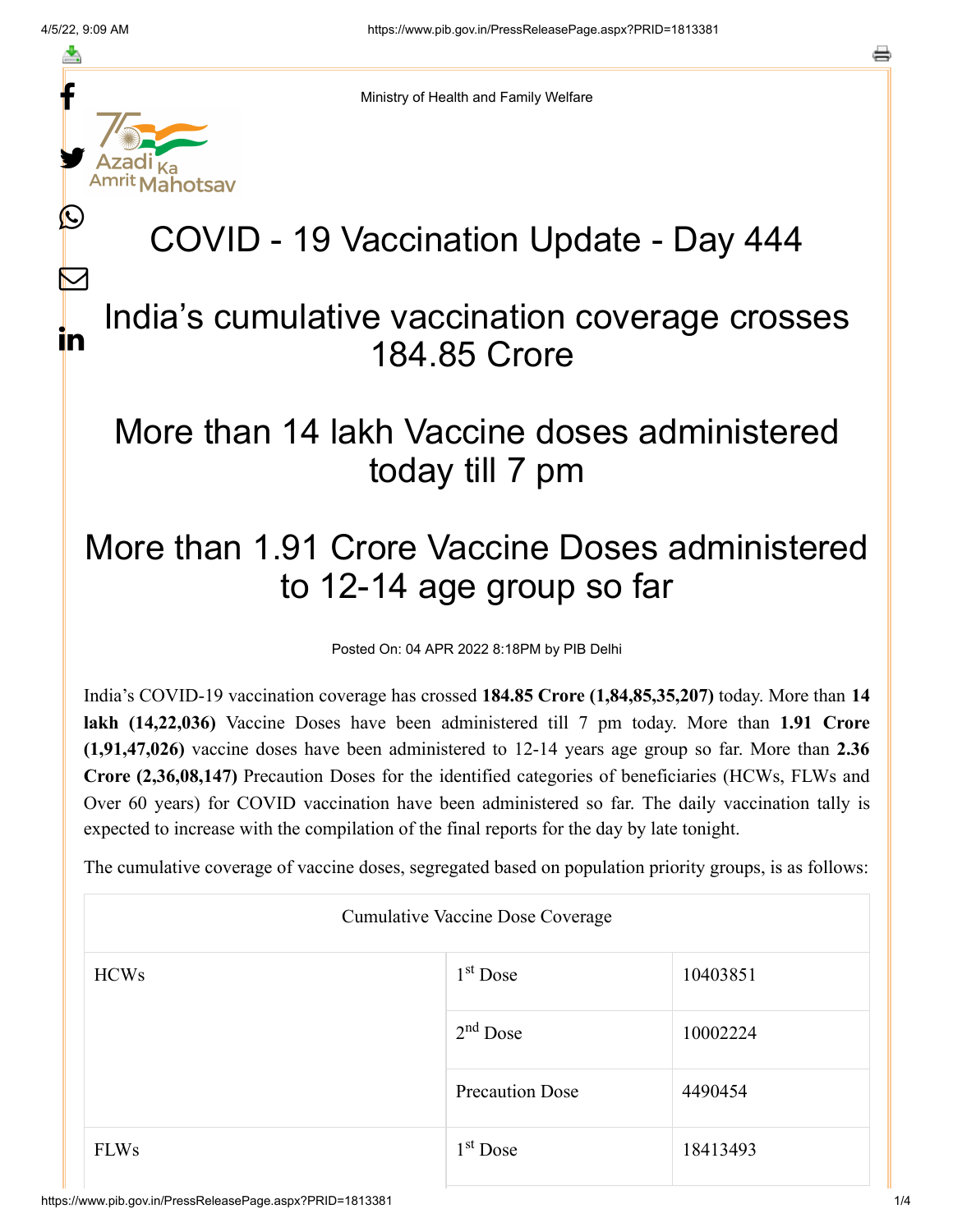| f                |                                              | $2nd$ Dose             | 17514760   |
|------------------|----------------------------------------------|------------------------|------------|
| $\bigcirc$       |                                              | <b>Precaution Dose</b> | 6928335    |
|                  | Age Group 12-14 years                        | 1 <sup>st</sup> Dose   | 19147026   |
|                  | Age Group 15-18 years                        | $1st$ Dose             | 57381649   |
| $\mathbf \Sigma$ |                                              | $2nd$ Dose             | 38690955   |
| in               | Age Group 18-44 years                        | 1 <sup>st</sup> Dose   | 554802896  |
|                  |                                              | $2nd$ Dose             | 467621398  |
|                  | Age Group 45-59 years                        | 1 <sup>st</sup> Dose   | 202782246  |
|                  |                                              | $2nd$ Dose             | 185722906  |
|                  | Over 60 years                                | 1 <sup>st</sup> Dose   | 126762842  |
|                  |                                              | $2nd$ Dose             | 115680814  |
|                  |                                              | <b>Precaution Dose</b> | 12189358   |
|                  | Cumulative 1 <sup>st</sup> dose administered |                        | 989694003  |
|                  | Cumulative 2 <sup>nd</sup> dose administered |                        | 835233057  |
|                  | <b>Precaution Dose</b>                       |                        | 23608147   |
|                  | Total                                        |                        | 1848535207 |

Today's achievement in the vaccination exercise, segregated by population priority groups, is as follows:

Date:  $4^{\text{th}}$  April, 2022 (444<sup>th</sup> Day)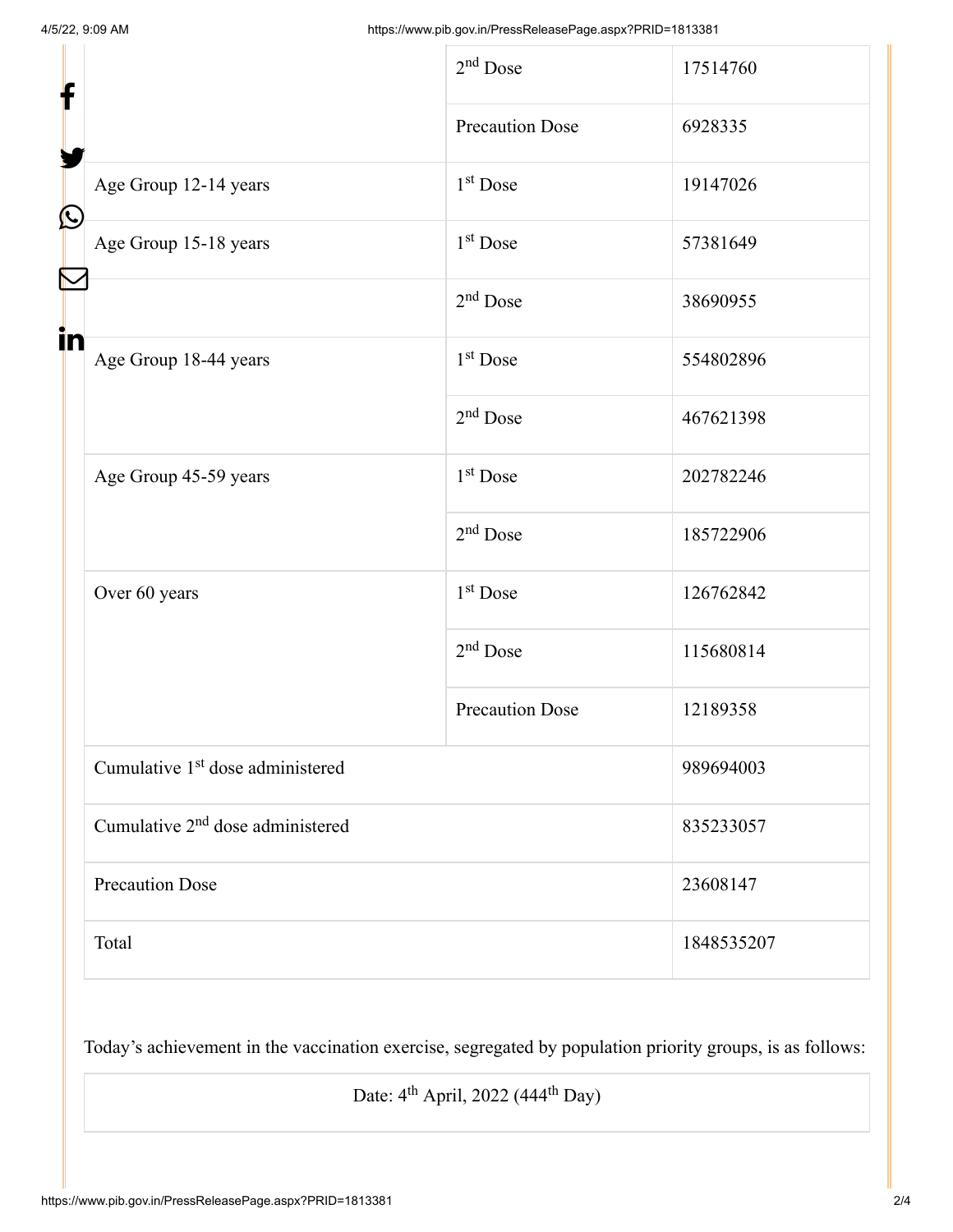| f            | <b>HCWs</b><br><b>FLWs</b>                   | $1st$ Dose             | 40     |
|--------------|----------------------------------------------|------------------------|--------|
|              |                                              | $2nd$ Dose             | 570    |
|              |                                              | <b>Precaution Dose</b> | 7293   |
| $\bf \Omega$ |                                              | $1st$ Dose             | 54     |
|              |                                              | $2nd$ Dose             | 966    |
| in           |                                              | <b>Precaution Dose</b> | 12592  |
|              | Age Group 12-14 years                        | $1st$ Dose             | 501539 |
|              | Age Group 15-18 years                        | $1st$ Dose             | 46951  |
|              |                                              | $2nd$ Dose             | 138159 |
|              | Age Group 18-44 years                        | $1st$ Dose             | 41771  |
|              |                                              | $2nd$ Dose             | 378845 |
|              | Age Group 45-59 years                        | $1st$ Dose             | 6383   |
|              |                                              | $2nd$ Dose             | 83891  |
|              | Over 60 years                                | 1 <sup>st</sup> Dose   | 4776   |
|              |                                              | $2nd$ Dose             | 52270  |
|              |                                              | <b>Precaution Dose</b> | 145936 |
|              | Cumulative 1 <sup>st</sup> dose administered |                        | 601514 |
|              | Cumulative 2 <sup>nd</sup> dose administered |                        | 654701 |
|              | <b>Precaution Dose</b>                       |                        | 165821 |